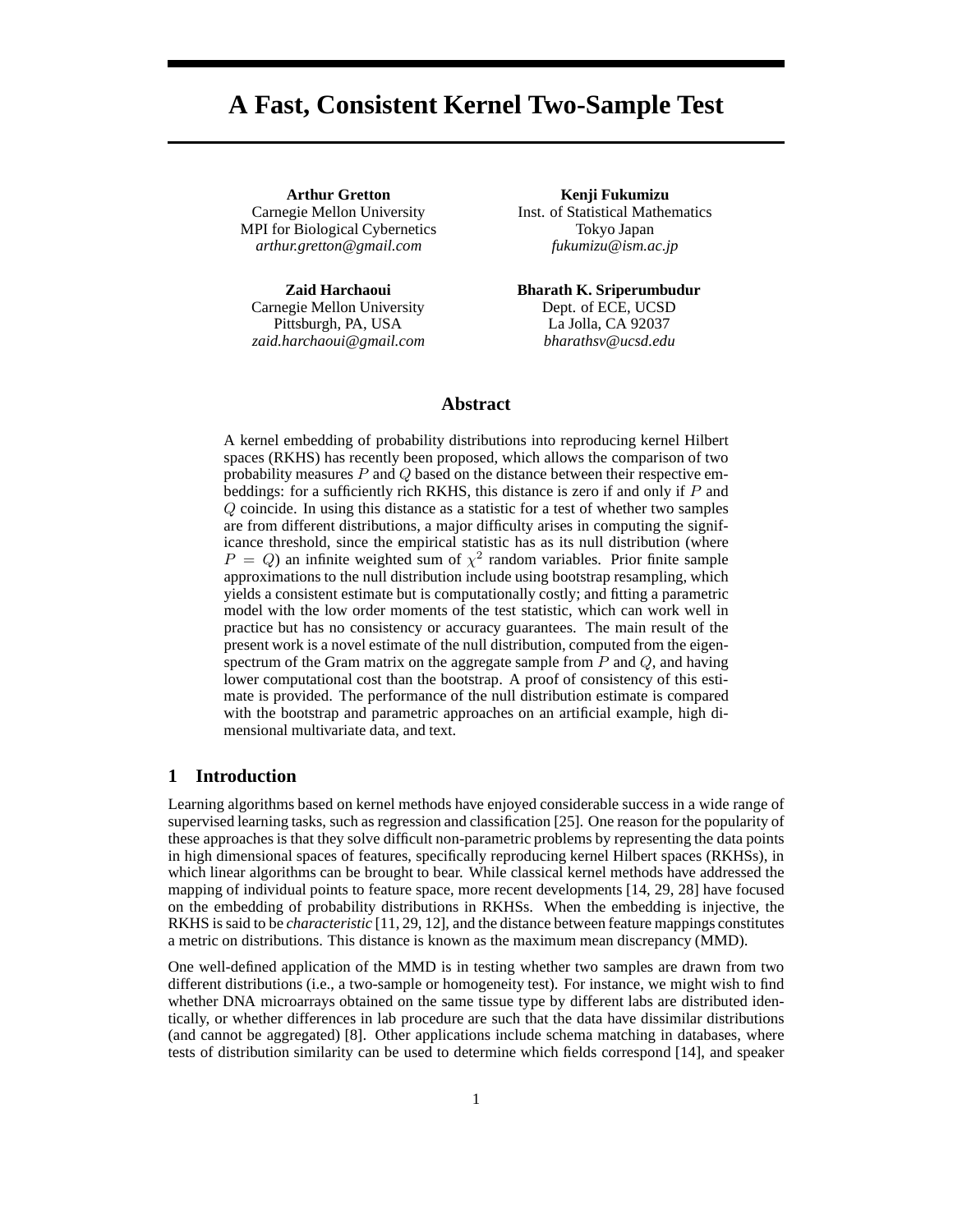verification, where MMD can be used to identify whether a speech sample corresponds to a person for whom previously recorded speech is available [18].

A major challenge when using the MMD in two-sample testing is in obtaining a significance threshold, which the MMD should exceed with small probability when the null hypothesis (that the samples share the same generating distribution) is satisfied. Following [14, Section 4], we define this threshold as an upper quantile of the asymptotic distribution of the MMD under the null hypothesis. Unfortunately this null distribution takes the form of an infinite weighted sum of  $\chi^2$  random variables. Thus, obtaining a *consistent* finite sample estimate of this threshold — that is, an estimate that converges to the true threshold in the infinite sample limit — is a significant challenge. Three approaches have previously been applied: distribution-free large deviation bounds [14, Section 3], which are generally too loose for practical settings; fitting to the Pearson family of densities [14], a simple heuristic that performs well in practice, but has no guarantees of accuracy or consistency; and a bootstrap approach, which is guaranteed to be consistent, but has a high computational cost.

The main contribution of the present study is a consistent finite sample estimate of the null distribution (not based on bootstrap), and a proof that this estimate converges to the true null distribution in the infinite sample limit. Briefly, the infinite sequence of weights that defines the null distribution is identical to the sequence of normalized eigenvalues obtained in kernel PCA [26, 27, 7]. Thus, we show that the null distribution defined using finite sample estimates of these eigenvalues converges to the population distribution, using only convergence results on certain statistics of the eigenvalues. In experiments, our new estimate of the test threshold has a smaller computational cost than that of resampling-based approaches such as the bootstrap, while providing performance as good as the alternatives for larger sample sizes.

We begin our presentation in Section 2 by describing how probability distributions may be embedded in an RKHS. We also review the maximum mean discrepancy as our chosen distance measure on these embeddings, and recall the asymptotic behaviour of its finite sample estimate. In Section 3, we present both moment-based approximations to the null distribution of the MMD (which have no consistency guarantees); and our novel, consistent estimate of the null distribution, based on the spectrum of the kernel matrix over the aggregate sample. Our experiments in Section 4 compare the different approaches on an artificial dataset, and on high-dimensional microarray and neuroscience data. We also demonstrate the generality of a kernel-based approach by testing whether two samples of text are on the same topic, or on different topics.

## **2 Background**

In testing whether two samples are generated from the same distribution, we require both a measure of distance between probabilities, and a notion of whether this distance is statistically significant. For the former, we define an embedding of probability distributions in a reproducing kernel Hilbert space (RKHS), such that the distance between these embeddings is our test statistic. For the latter, we give an expression for the asymptotic distribution of this distance measure, from which a significance threshold may be obtained.

Let F be an RKHS on the separable metric space X, with a continuous feature mapping  $\phi(x) \in \mathcal{F}$ for each  $x \in \mathcal{X}$ . The inner product between feature mappings is given by the positive definite kernel function  $k(x, x') := \langle \phi(x), \phi(x') \rangle_{\mathcal{F}}$ . We assume in the following that the kernel k is bounded. Let P be the set of Borel probability measures on X. Following [4, 10, 14], we define the mapping to  $\mathcal F$ of  $P \in \mathcal{P}$  as the expectation of  $\phi(x)$  with respect to P, or

$$
\mu_P : \mathcal{P} \rightarrow \mathcal{F}
$$

$$
P \mapsto \int_{\mathcal{X}} \phi(x) dP.
$$

The maximum mean discrepancy (MMD) [14, Lemma 7] is defined as the distance between two such mappings,

MMD(P, Q) := 
$$
\|\mu_P - \mu_Q\|_{\mathcal{F}}
$$
  
 =  $(\mathbf{E}_{x,x'}(k(x,x')) + \mathbf{E}_{y,y'}k(y,y') - 2\mathbf{E}_{x,y}k(x,y))^{1/2}$ ,

where x and  $x'$  are independent random variables drawn according to P, y and  $y'$  are independent and drawn according to  $Q$ , and  $x$  is independent of  $y$ . This quantity is a *pseudo-metric* on distributions: that is, it satisfies all the qualities of a metric besides  $MMD(P, Q) = 0$  iff  $P = Q$ . For MMD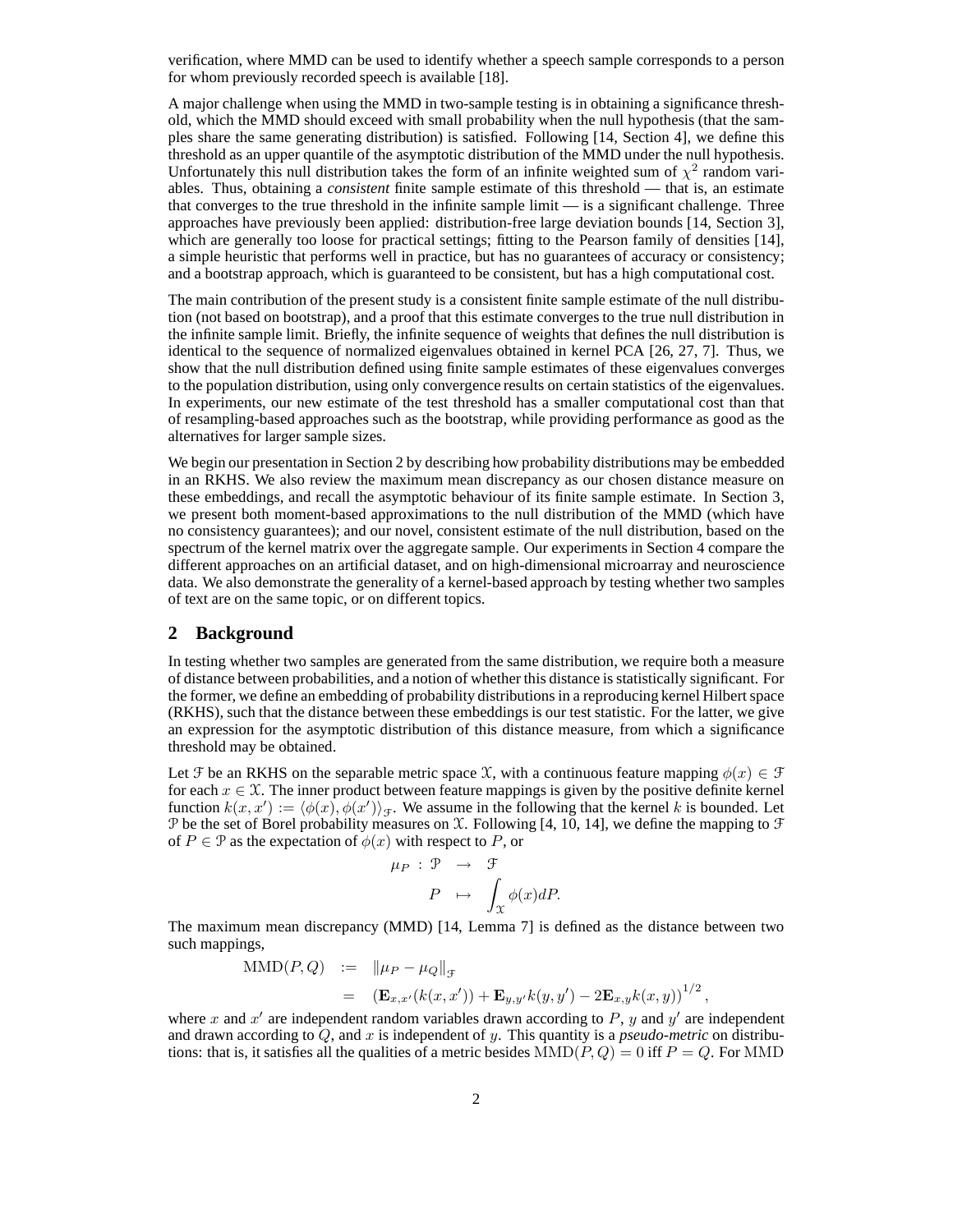to be a metric, we require that the kernel be characteristic  $[11, 29, 12]$ .<sup>1</sup> This criterion is satisfied for many common kernels, such as the Gaussian kernel (both on compact domains and on  $\mathbb{R}^d$ ) and the  $B_{2l+1}$  spline kernel on  $\mathbb{R}^d$ .

We now consider two possible empirical estimates of the MMD, based on i.i.d. samples  $(x_1, \ldots, x_m)$  from P and  $(y_1, \ldots, y_m)$  from Q (we assume an equal number of samples for simplicity). An *unbiased* estimate of MMD is the one-sample U-statistic

$$
\text{MMD}_{u}^{2} := \frac{1}{m(m-1)} \sum_{i \neq j}^{m} h(z_{i}, z_{j}), \tag{1}
$$

where  $z_i := (x_i, y_i)$  and  $h(z_i, z_j) := k(x_i, x_j) + k(y_i, y_j) - k(x_i, y_j) - k(x_j, y_i)$ . We also define the *biased* estimate  $\text{MMD}_{b}^{2}$  by replacing the U-statistic in (1) with a V-statistic (the sum then includes terms  $i = j$ ).

Our goal is to determine whether  $P$  and  $Q$  differ, based on  $m$  samples from each. To this end, we require a measure of whether  $\mathrm{MMD}_u^2$  differs significantly from zero; or, if the biased statistic  $\mathrm{MMD}_b^2$ is used, whether this value is significantly greater than its expectation when  $P = Q$ . In other words we conduct a hypothesis test with null hypothesis  $\mathcal{H}_0$  defined as  $P = Q$ , and alternative hypothesis  $\mathcal{H}_1$  as  $P \neq Q$ . We must therefore specify a threshold that the empirical MMD will exceed with small probability, when  $P = Q$ . For an asymptotic false alarm probability (Type I error) of  $\alpha$ , an appropriate threshold is the  $1 - \alpha$  quantile of the asymptotic distribution of the empirical MMD assuming  $P = Q$ . According to [14, Theorem 8], this distribution takes the form

$$
m\text{MMD}_{u}^{2} \underset{D}{\rightarrow} \sum_{l=1}^{\infty} \lambda_{l} (z_{l}^{2} - 2), \qquad (2)
$$

where  $\rightarrow$  denotes convergence in distribution,  $z_l \sim \mathcal{N}(0, 2)$  i.i.d.,  $\lambda_i$  are the solutions to the eigenvalue equation

$$
\int_{\mathcal{X}} \tilde{k}(x_i, x_j) \psi_l(x_i) dP := \lambda_l \psi_l(x_j), \tag{3}
$$

and  $\tilde{k}(x_i, x_j) := k(x_i, x_j) - \mathbf{E}_x k(x_i, x_j) - \mathbf{E}_x k(x, x_i) + \mathbf{E}_{x, x'} k(x, x')$ . Consistency in power of the resulting hypothesis test (that is, the convergence of its Type II error to zero for increasing  $m$ ) is shown in [14].

The eigenvalue problem (3) has been studied extensively in the context of kernel PCA [26, 27, 7]: this connection will be used in obtaining a finite sample estimate of the null distribution in (2), and we summarize certain important results. Following [3, 10], we define the covariance operator  $C : \mathcal{F} \rightarrow \mathcal{F}$  as

$$
\langle f, Cf \rangle_{\mathcal{F}} := \text{var}(f(x))
$$
  
=  $\mathbf{E}_x f^2(x) - [\mathbf{E}_x f(x)]^2$ . (4)

The eigenvalues  $\lambda_l$  of C are the solutions to the eigenvalue problem in (3) [19, Proposition 2]. Following e.g. [27, p.2511], empirical estimates of these eigenvalues are

$$
\hat{\lambda}_l = \frac{1}{m} \nu_l \tag{5}
$$

where  $\nu_l$  are the eigenvalues of the centered Gram matrix

$$
\widetilde{K}:=HKH,
$$

 $K_{i,j} := k(x_i, x_j)$ , and  $H = I - \frac{1}{m} 11^\top$  is a centering matrix. Finally, by subtracting  $m \text{MMD}_u^2$  from  $m\text{MMD}_b^2$ , we observe that these differ by a quantity with expectation  $\text{tr}(C) = \sum_{l=1}^{\infty} \lambda_l$ , and thus

$$
m\text{MMD}_b^2 \underset{D}{\rightarrow} \sum_{l=1}^{\infty} \lambda_l z_l^2.
$$

<sup>&</sup>lt;sup>1</sup>Other interpretations of the MMD are also possible, for particular kernel choices. The most closely related is the  $L_2$  distance between probability density estimates [1], although this requires the kernel bandwidth to decrease with increasing sample size. See [1, 14] for more detail. Yet another interpretation is given in [32].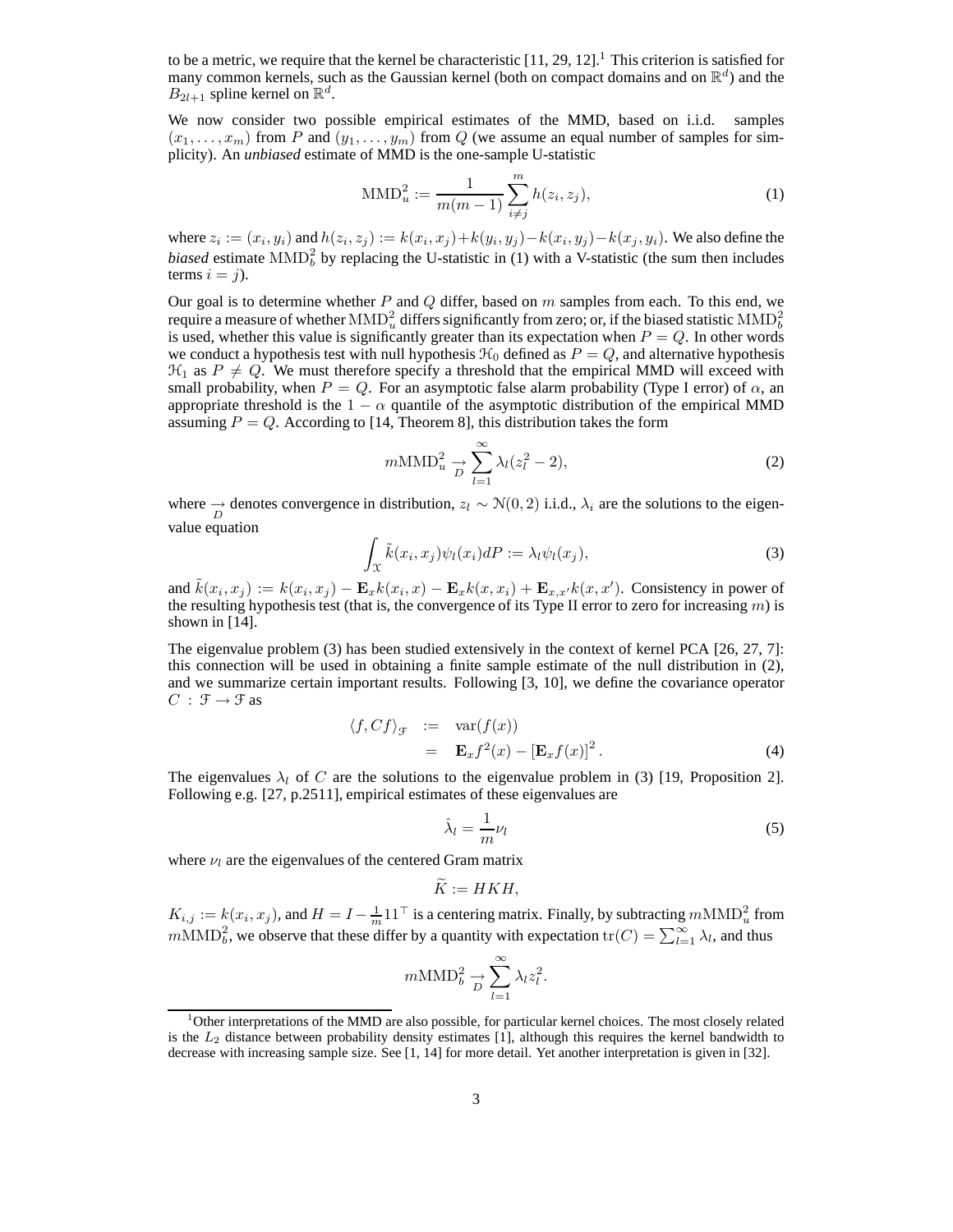## **3 Theory**

In the present section, we describe three approaches for approximating the null distribution of MMD. We first present the Pearson curve and Gamma-based approximations, which consist of parametrized families of distributions that we fit by matching the low order moments of the empirical MMD. Such approximations can be accurate in practice, although they remain heuristics with no consistency guarantees. Second, we describe a null distribution estimate based on substituting the empirical estimates (5) of the eigenvalues into (2). We prove that this estimate converges to its population counterpart in the large sample limit.

#### **3.1 Moment-based null distribution estimates**

The Pearson curves and the Gamma approximation are both based on the low order moments of the empirical MMD. The second and third moments for MMD are obtained in [14]:

$$
\mathbf{E}\left(\left[\text{MMD}_u^2\right]^2\right) = \frac{2}{m(m-1)}\mathbf{E}_{z,z'}\left[h^2(z,z')\right] \text{ and } \tag{6}
$$

$$
\mathbf{E}\left(\left[\text{MMD}_{u}^{2}\right]^{3}\right) = \frac{8(m-2)}{m^{2}(m-1)^{2}}\mathbf{E}_{z,z'}\left[h(z,z')\mathbf{E}_{z''}\left(h(z,z'')h(z',z'')\right)\right] + O(m^{-4}).\tag{7}
$$

Pearson curves take as arguments the variance, skewness and kurtosis As in [14], we replace the kurtosis with a lower bound due to [31], kurt  $(MMD_u^2) \geq (\text{skew } (MMD_u^2))^2 + 1$ . An alternative, more computationally efficient approach is to use a two-parameter Gamma approximation [20, p. 343, p. 359],

$$
m\text{MMD}_b(Z) \sim \frac{x^{\alpha - 1}e^{-x/\beta}}{\beta^{\alpha}\Gamma(\alpha)} \quad \text{where} \quad \alpha = \frac{(\mathbf{E}(\text{MMD}_b(Z)))^2}{\text{var}(\text{MMD}_b(Z))}, \quad \beta = \frac{m\text{var}(\text{MMD}_b(Z))}{\mathbf{E}(\text{MMD}_b(Z))}, \quad (8)
$$

and we use the *biased* statistic  $\text{MMD}_{b}^{2}$ . Although the Gamma approximation is necessarily less accurate than the Pearson approach, it has a substantially lower computational cost  $(O(m^2)$  for the Gamma approximation, as opposed to  $O(m^3)$  for Pearson). Moreover, we will observe in our experiments that it performs remarkably well, at a substantial cost saving over the Pearson curves.

#### **3.2 Null distribution estimates using Gram matrix spectrum**

In [14, Theorem 8], it was established that for large sample sizes, the null distribution of MMD approaches an infinite weighted sum of independent  $\chi_1^2$  random variables, the weights being the population eigenvalues of the covariance operator  $C$ . Hence, an efficient and theoretically grounded way to calibrate the test is to compute the quantiles by replacing the population eigenvalues of  $C$ with their empirical counterparts, as computed from the Gram matrix (see also [18], where a similar strategy is proposed for the KFDA test with fixed regularization).

The following result shows that this empirical estimate of the null distribution converges in distribution to its population counterpart. In other words, a test using the MMD statistic, with the threshold computed from quantiles of the null distribution estimate, is *asymptotically consistent in level*.

**Theorem 1** *Let*  $z_1, \ldots, z_l, \ldots$  *be an infinite sequence of i.i.d. random variables, with*  $z_1 \sim N(0, 2)$ *.* Assume  $\sum_{l=1}^{\infty} \lambda_l^{1/2} < \infty$ . Then, as  $m \to \infty$ 

$$
\sum_{l=1}^{\infty} \hat{\lambda}_l (z_l^2 - 2) \underset{D}{\rightarrow} \sum_{l=1}^{\infty} \lambda_l (z_l^2 - 2) .
$$

*Furthermore, as*  $m \to \infty$ 

$$
\sup_{t} \left| \mathbf{P}\left(mMMD_{u}^{2} > t\right) - \mathbf{P}\left(\sum_{l=1}^{\infty} \hat{\lambda}_{l}(z_{l}^{2} - 2) > t\right) \right| \to 0.
$$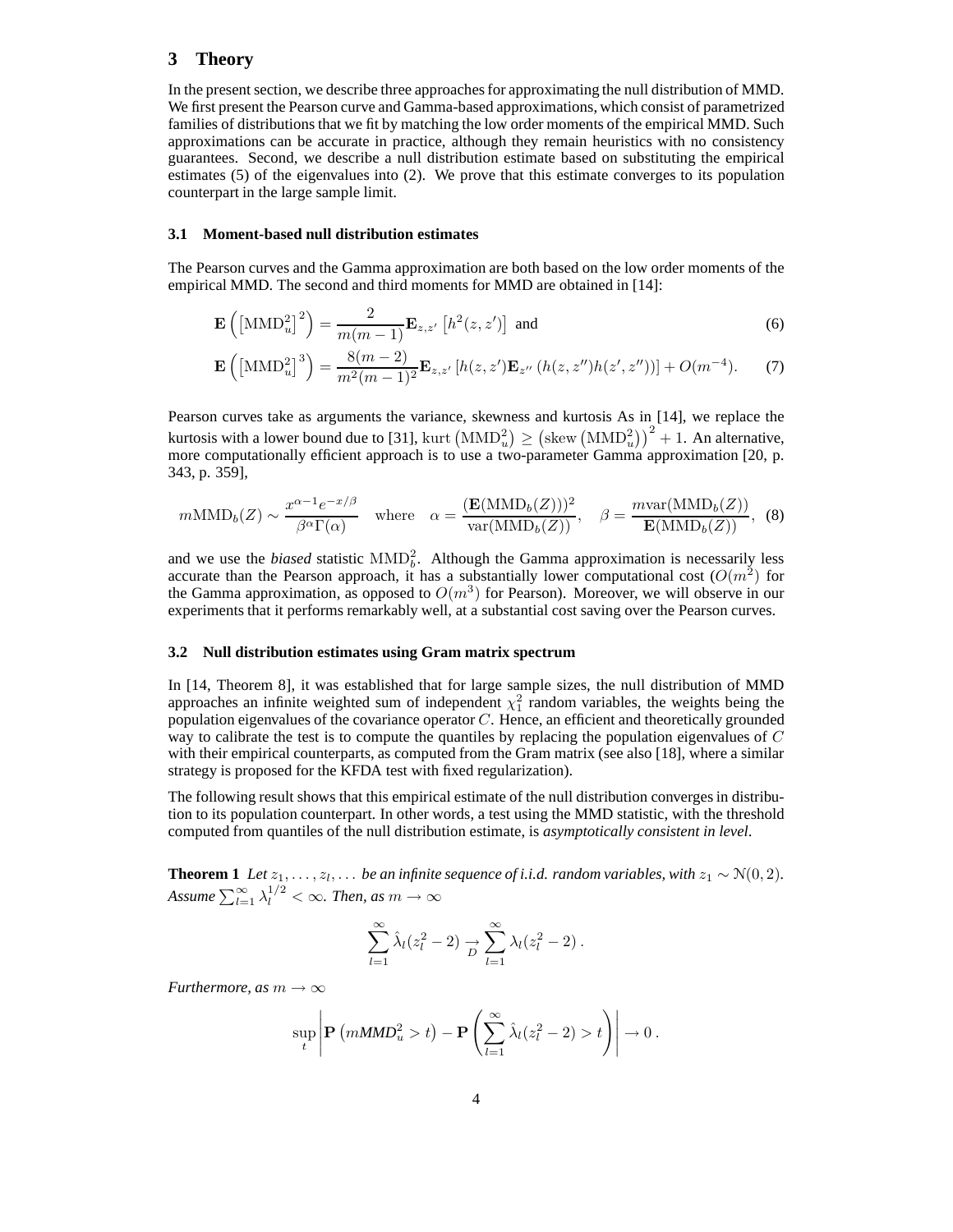**Proof** *(sketch)* We begin with a proof of conditions under which the sum  $\sum_{l=1}^{\infty} \lambda_l(z_l^2 - 2)$  is finite w.p. 1. According to [16, Exercise 30, p. 358], we may use Kolmogorov's inequality to determine that this sum converges a.s. if

$$
\sum_{l=1}^{\infty} \mathbf{E}_z[\lambda_l^2(z_l^2-2)^2] < \infty,
$$

from which it follows that the covariance operator must be Hilbert-Schmidt: this is guaranteed by the assumption  $\sum_{l=1}^{\infty} \lambda_l^{1/2} < \infty$  (see also [7]). We now proceed to the convergence result. Let C and  $\hat{C}$  be the covariance operator and its empirical estimator. Let  $\lambda_l$  and  $\hat{\lambda}_l$  ( $l = 1, 2, \ldots$ ) be the eigenvalues of C and  $\hat{C}$ , respectively, in descending order. We want to prove

$$
\sum_{p=1}^{\infty} (\widehat{\lambda}_l - \lambda_l) Z_l^2 \quad \to \quad 0 \tag{9}
$$

in probability as  $n \to \infty$ , where  $Z_p \sim N(0, 2)$  are i.i.d. random variables. The constant  $-2$  in  $Z_p^2 - 2$  can be neglected as  $\text{Tr}[\hat{C}] \rightarrow \text{Tr}[C]$ , where the proof is given in the online supplement. Thus

$$
\left| \sum_{l} (\hat{\lambda}_{l} - \lambda_{l}) Z_{l}^{2} \right| \leq \left| \sum_{l} \hat{\lambda}_{l}^{1/2} (\hat{\lambda}_{l}^{1/2} - \lambda_{l}^{1/2}) Z_{l}^{2} \right| + \left| \sum_{l} (\hat{\lambda}_{l}^{1/2} - \lambda_{l}^{1/2}) \lambda_{l}^{1/2} Z_{l}^{2} \right|
$$
  

$$
\leq \left\{ \sum_{l} \hat{\lambda}_{l} Z_{l}^{4} \right\}^{1/2} \left\{ \sum_{l} |\hat{\lambda}_{l}^{1/2} - \lambda_{l}^{1/2}|^{2} \right\}^{1/2}
$$
  

$$
+ \left\{ \sum_{l} \lambda_{l} Z_{l}^{4} \right\}^{1/2} \left\{ \sum_{l} |\hat{\lambda}_{l}^{1/2} - \lambda_{l}^{1/2}|^{2} \right\}^{1/2} \qquad \text{(Cauchy-Schwarz)}.\quad (10)
$$

We now establish  $\sum_l \lambda_l Z_l^4$  and  $\sum_l \hat{\lambda}_l Z_l^4$  are of  $O_p(1)$ . The former follows from Chebyshev's inequality. To prove the latter, we use that since  $\hat{\lambda}_i$  and  $Z_i$  are independent,

$$
\mathbf{E}\sum_{i}\hat{\lambda}_{i}Z_{i}^{4} = \sum_{i}\mathbf{E}[\hat{\lambda}_{i}]\mathbf{E}[Z_{i}^{4}] = \kappa \mathbf{E}[tr(\hat{C})],\tag{11}
$$

where  $\kappa = \mathbf{E}[Z^4]$ . Since  $\mathbf{E}[tr(\hat{C})]$  is bounded when the kernel has bounded expectation, we again have the desired result by Chebyshev's inequality. The proof is complete if we show

$$
\sum_{l} (\hat{\lambda}_l^{1/2} - \lambda_l^{1/2})^2 = o_p(1).
$$
 (12)

From

$$
\left|\widehat{\lambda}_l^{1/2} - \lambda_l^{1/2}\right|^2 \le \left|\widehat{\lambda}_l^{1/2} - \lambda_l^{1/2}\right| \left(\widehat{\lambda}_l^{1/2} + \lambda_l^{1/2}\right) = \left|\widehat{\lambda}_l - \lambda_l\right|,\tag{13}
$$

we have

$$
\sum_{l} \left| \widehat{\lambda}_l^{1/2} - \lambda_l^{1/2} \right|^2 \leq \sum_{l} \left| \widehat{\lambda}_l - \lambda_l \right|.
$$

It is known as an extension of the Hoffmann-Wielandt inequality that

$$
\sum_l \left| \widehat{\lambda}_l - \lambda_l \right| \leq \| \widehat{C} - C \|_1,
$$

where  $\|\cdot\|_1$  is the trace norm (see [23], also shown in [5, p. 490]). Using [18, Prop. 12], which gives  $||C - C||_1 \rightarrow 0$  in probability, the proof of the first statement is completed. The proof of the second statement follows immediately from the Polya theorem [21], as in [18].

#### **3.3 Discussion**

We now have several ways to calibrate the MMD test statistic, ranked in order of increasing computational cost: 1) the Gamma approximation, 2) the "empirical null distribution": that is, the null distribution estimate using the empirical Gram matrix spectrum, and 3) the Pearson curves, and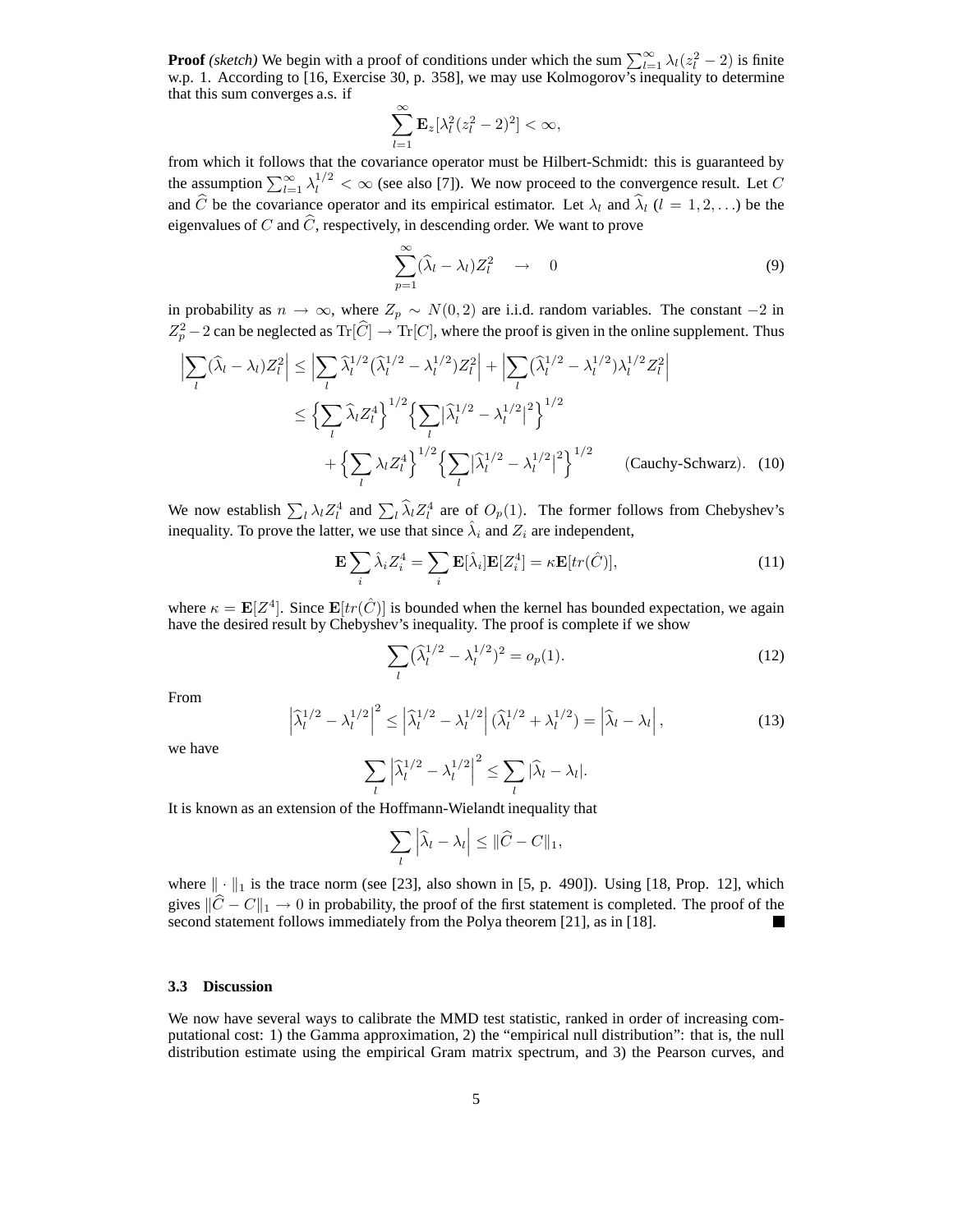the resampling procedures (subsampling or bootstrap with replacement). We include the final two approaches in the same cost category since even though the Pearson approach scales worse with m than the bootstrap  $(O(m^3) \text{ vs } O(m^2))$ , the bootstrap has a higher cost for sample sizes less than about  $10<sup>3</sup>$  due the requirement to repeatedly re-compute the test statistic. We also note that our result of large-sample consistency in level holds under a restrictive condition on the decay of the spectrum of the covariance operator, whereas the Gamma approximation calculations are straightforward and remain possible for any spectrum decay behaviour. The Gamma approximation remains a heuristic, however, and we give an example of a distribution and kernel for which it performs less accurately than the spectrum-based estimate in the upper tail, which is of most interest for testing purposes.

## **4 Experiments**

In this section, we compare the four approaches to obtaining the null distribution, both in terms of the approximation error computed with respect to simulations from the true null, and when used in homogeneity testing. Our approaches are denoted *Gamma* (the two-parameter Gamma approximation), *Pears* (the Pearson curves based on the first three moments, using a lower bound for the kurtosis), *Spec* (our new approximation to the null distribution, using the Gram matrix eigenspectrum), and *Boot* (the bootstrap approach).

**Artificial data:** We first provide an example of a distribution P for which the heuristics *Gamma* and *Pears* have difficulty in approximating the null distribution, whereas *Spec* converges. We chose P to be a mixture of normals  $P = 0.5 * \mathcal{N}(-1, 0.44) + 0.5 * \mathcal{N}(+1, 0.44)$ , and k as a Gaussian kernel with bandwidth ranging over  $\sigma = 2^{-4}, 2^{-3}, 2^{-2}, 2^{-1}, 2^0, 2^1, 2^2$ . The sample sizes were set to  $m = 5000$ , the total sample size hence being 10,000, and the results were averaged over 50,000 replications. The eigenvalues of the Gram matrix were estimated in this experiment using [13], which is slower but more accurate than standard Matlab routines. The true quantiles of the MMD null distribution, referred to as the oracle quantiles, were estimated by Monte Carlo simulations with 50, 000 runs. We report the empirical performance of *Spec* compared to the oracle in terms of  $\Delta_q$  =  $\max_{t_r: q < r < 1} |P(mMMD_u^2 > t_r) - \widehat{P}_m(mMMD_u^2 > t_r)|$ , where  $t_q$  is such that  $P(mMMD_u^2 > t_r)$  $t_q$ ) = q for  $q = 0.6, 0.7, 0.8, 0.9$ , and  $\hat{P}_m$  is the *Spec* null distribution estimate obtained with m samples from each of P and Q. We also use this performance measure for the *Gamma* and *Pears* approximations. This focuses the performance comparison on the quantiles corresponding to the upper tail of the null distribution, while still addressing uniform accuracy over a range of thresholds so as to ensure reliable *p*-values. The results are shown in Figure 1, and demonstrate that for this combination of distribution and kernel, *Spec* performs almost uniformly better than both *Gamma* and *Pears*. We emphasize that the performance advantage of *Spec* is greatest when we restrict ourselves to higher quantiles, which are of most interest in testing.



Figure 1: Evolution of  $\Delta_q$  for resp. the Gamma (Gam), Spectrum (Spec), and Pearson (Pears) approximations to the null distribution, as the Gaussian kernel bandwidth parameter varies. From left to right, plots of  $\Delta_q$ versus  $\sigma = 2^{-4}, 2^{-3}, \ldots, 2^2$  for  $q = 0.6, 0.7, 0.8, 0.9$ .

**Benchmark data:** We next demonstrate the performance of the MMD tests on a number of multivariate datasets, taken from [14, Table 1]. We compared microarray data from normal and tumor tissues (Health status), microarray data from different subtypes of cancer (Subtype), and local field potential (LFP) electrode recordings from the Macaque primary visual cortex (V1) with and without spike events (Neural Data I and II, described in [24]). In all cases, we were provided with two samples having different statistical properties, where the detection of these differences was made difficult by the high data dimensionality (for the microarray data, density estimation is impossi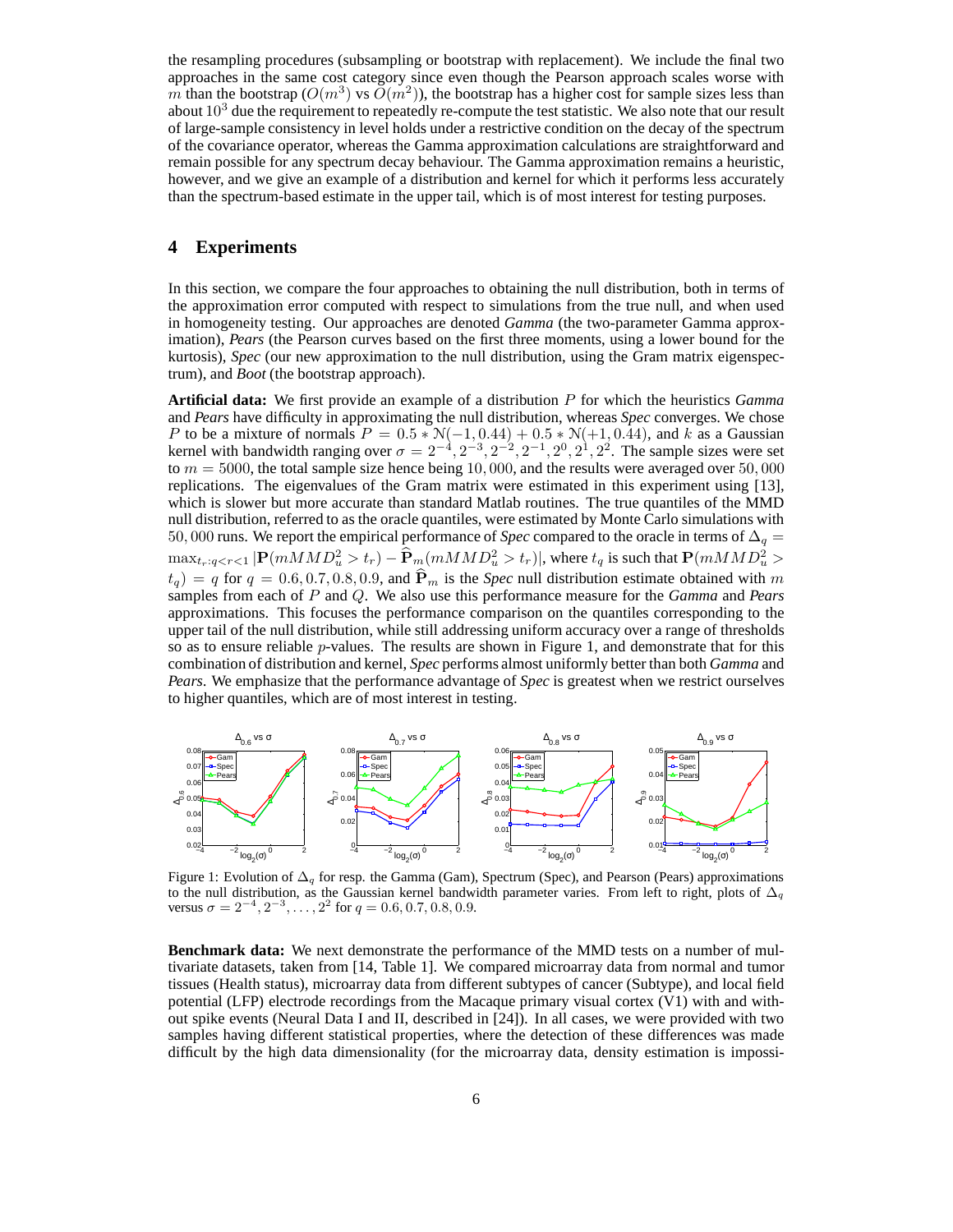ble given the small sample size and high data dimensionality, and a successful test cannot rely on accurate density estimates as an intermediate step).

In computing the null distributions for both the *Spec* and *Pears* cases, we drew 500 samples from the associated null distribution estimates, and computed the test thresholds using the resulting empirical quantiles. For the *Spec* case, we computed the eigenspectrum on the gram matrix of the aggregate data from P and Q, retaining in all circumstances the maximum number  $2m - 1$  of nonzero eigenvalues of the empirical Gram matrix. This is a conservative approach, given that the Gram matrix spectrum may decay rapidly [2, Appendix C], in which case it might be possible to safely discard the smallest eigenvalues. For the bootstrap approach *Boot*, we aggregated points from the two samples, then assigned these randomly without replacement to  $P$  and  $Q$ . In our experiments, we performed 500 such iterations, and used the resulting histogram of MMD values as our null distribution. We used a Gaussian kernel in all cases, with the bandwidth set to the median distance between points in the aggregation of samples from  $P$  and  $Q$ .

We applied our tests to the benchmark data as follows: Given datasets A and B, we either drew one sample with replacement from A and the other from B (in which case a Type II error was made when the null hypothesis  $H_0$  was accepted); or we drew both samples with replacement from a single pool consisting of A and B combined (in which case a Type I error was made when  $\mathcal{H}_0$ ) was rejected: this should happen a fraction  $1 - \alpha$  of the time). This procedure was repeated 1000 times to obtain average performance figures. We summarize our results in Table 1. Note that an extensive benchmark of the MMD *Boot* and *Pears* tests against other nonparametric approaches to two-sample testing is provided in [14]: these include the the Friedman-Rafsky generalisation of the Kolmogorov-Smirnov and Wald-Wolfowitz tests [9], the Biau-Györfi test [6], and the Hall-Tajvidi test [17]. See [14] for details.

We observe that the kernel tests perform extremely well on these data: the Type I error is in the great majority of cases close to its design value of  $1 - \alpha$ , and the Type II error is very low (and often zero). The *Spec* test is occasionally slightly conservative, and has a lower Type I error than required: this is most pronounced in the Health Status dataset, for which the sample size  $m$  is low. The computational cost shows the expected trend, with *Gamma* being least costly, followed by *Spec*, *Pears*, and finally *Boot* (this trend is only visible for the larger  $m = 500$  datasets). Note that for yet larger sample sizes, however, we expect the cost of *Pears* to exceed that of the remaining methods, due to its  $\tilde{O}(m^3)$  cost requirement (vs  $O(m^2)$  for the other approaches).

| Dataset              | Attribute      | Gamma     | Pears       | Spec        | <b>Boot</b> |
|----------------------|----------------|-----------|-------------|-------------|-------------|
| Neural Data I        | Type I/Type II | 0.95/0.00 | 0.96 / 0.00 | 0.96 / 0.00 | 0.96 / 0.00 |
|                      | Time (sec)     | 0.06      | 3.92        | 2.79        | 5.79        |
| Neural Data II       | Type I/Type II | 0.96/0.00 | 0.96/0.00   | 0.97/0.00   | 0.96 / 0.00 |
|                      | Time (sec)     | 0.08      | 3.97        | 2.91        | 8.08        |
| <b>Health</b> status | Type I/Type II | 0.96/0.00 | 0.96/0.00   | 0.98/0.00   | 0.95/0.00   |
|                      | Time (sec)     | 0.01      | 0.01        | 0.01        | 0.03        |
| Subtype              | Type I/Type II | 0.95/0.02 | 0.95/0.01   | 0.96/0.01   | 0.94/0.01   |
|                      | Time (sec)     | 0.05      | 0.05        | 0.05        | 0.07        |

Table 1: Benchmarks for the kernel two-sample tests on high dimensional multivariate data. Type I and Type II errors are provided, as are average run times. Sample size (dimension): Neural I 500 (63) ; Neural II 500 (100); Health Status 25 (12,600); Subtype 25 (2,118).

Finally, we demonstrate the performance of the test on structured (text) data. Our data are taken from the Canadian Hansard corpus (http : //www.isi.edu/natural− language/download/hansard/). As in the earlier work on dependence testing presented in [15], debate transcripts on the three topics of agriculture, fisheries, and immigration were used. Transcripts were in English and French, however we confine ourselves to reporting results on the English data (the results on the French data were similar). Our goal was to distinguish samples on different *topics*, for instance P being drawn from transcripts on agriculture and Q from transcripts on immigration (in the null case, both samples were from the same topic). The data were processed following the same procedures as in [15]. We investigated two different kernels on text: the k-substring kernel of  $[22, 30]$  with  $k = 10$ , and a bag-of-words kernel. In both cases, we computed kernels between five-line extracts, ignoring lines shorter than five words long. Results are presented in Figure 2, and represent an average over all three combinations of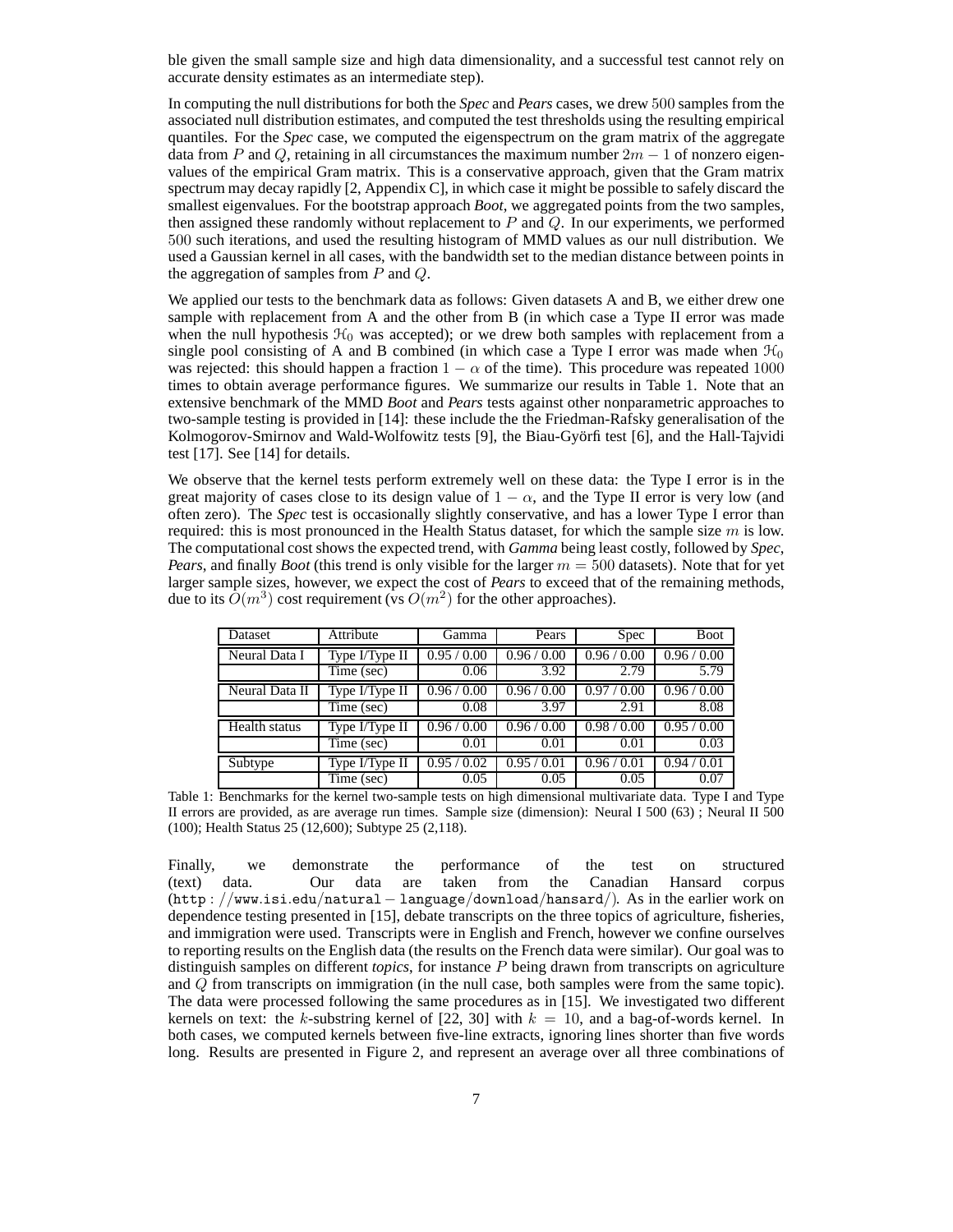

Figure 2: Canadian Hansard data. **Left:** Average Type II error over all of agriculture-fisheries, agricultureimmigration, and fisheries-immigration, for the bag-of-words kernel. **Center:** Average Type II error for the k-substring kernel. **Right:** Eigenspectrum of a centered Gram matrix obtained by drawing  $m = 10$  points from each of P and Q, where  $P \neq Q$ , for the bag-of-words kernel.

different topic pairs: agriculture-fisheries, agriculture-immigration, and fisheries-immigration. For each topic pairing, results are averaged over 300 repetitions.

We observe that in general, the MMD is very effective at distinguishing distributions of text fragments on different topics: for sample sizes above 30, all the test procedures are able to detect differences in distribution with zero Type II error, for both kernels. When the  $k$ -substring kernel is used, the Boot, Gamma, and Pears approximations can distinguish the distributions for sample sizes as low as 10: this indicates that a more sophisticated encoding of the text than provided by bag-of-words results in tests of greater sensitivity (consistent with the independence testing observations of [15]).

We now investigate the fact that for sample sizes below  $m = 30$  on the Hansard data, the *Spec* test has a much higher Type II error the alternatives. The  $k$ -substring and bag-of-words kernels are diagonally dominant: thus for small sample sizes, the empirical estimate of the kernel spectrum is effectively truncated at a point where the eigenvalues remain large, introducing a bias (Figure 2). This effect vanishes on the Hansard benchmark once the number of samples reaches 25-30. By contrast, for the Neural data using a Gaussian kernel, this small sample bias is not observed, and the *Spec* test has equivalent Type II performance to the other three tests (see Figure 1 in the online supplement). In this case, for sample sizes of interest (i.e., where there are sufficient samples to obtain a Type II error of less than 50%), the bias in the *Spec* test due to spectral truncation is negligible. We emphasize that the speed advantage of the *Spec* test becomes important only for larger sample sizes (and the consistency guarantee is only meaningful in this regime).

### **5 Conclusion**

We have presented a novel method for estimating the null distribution of the RKHS distance between probability distribution embeddings, for use in a nonparametric test of homogeneity. Unlike previous parametric heuristics based on moment matching, our new distribution estimate is consistent; moreover, it is computationally less costly than the bootstrap, which is the only alternative consistent approach. We have demonstrated in experiments that our method performs well on high dimensional multivariate data and text, as well as for distributions where the parametric heuristics show inaccuracies. We anticipate that our approach may also be generalized to kernel independence tests [15], and to homogeneity tests based on the kernel Fisher discriminant [18].

**Acknowledgments:** The ordering of the second through fourth authors is alphabetical. We thank Choon-Hui Teo for generating the Gram matrices for the text data, Malte Rasch for his assistance in the experimental evaluation, and Karsten Borgwardt for his assistance with the microarray data. A. G. was supported by grants DARPA IPTO FA8750-09-1-0141, ONR MURI N000140710747, and ARO MURI W911NF0810242. Z. H. was supported by grants from the Technical Support Working Group through funding from the Investigative Support and Forensics subgroup and NIMH 51435, and from Agence Nationale de la Recherche under contract ANR-06-BLAN-0078 KERNSIG. B. K. S. was supported by the MPI for Biological Cybernetics, NSF (grant DMS-MSPA 0625409), the Fair Isaac Corporation and the University of California MICRO program.

#### **References**

[1] N. Anderson, P. Hall, and D. Titterington. Two-sample test statistics for measuring discrepancies between two multivariate probability density functions using kernel-based density estimates. *Journal of*